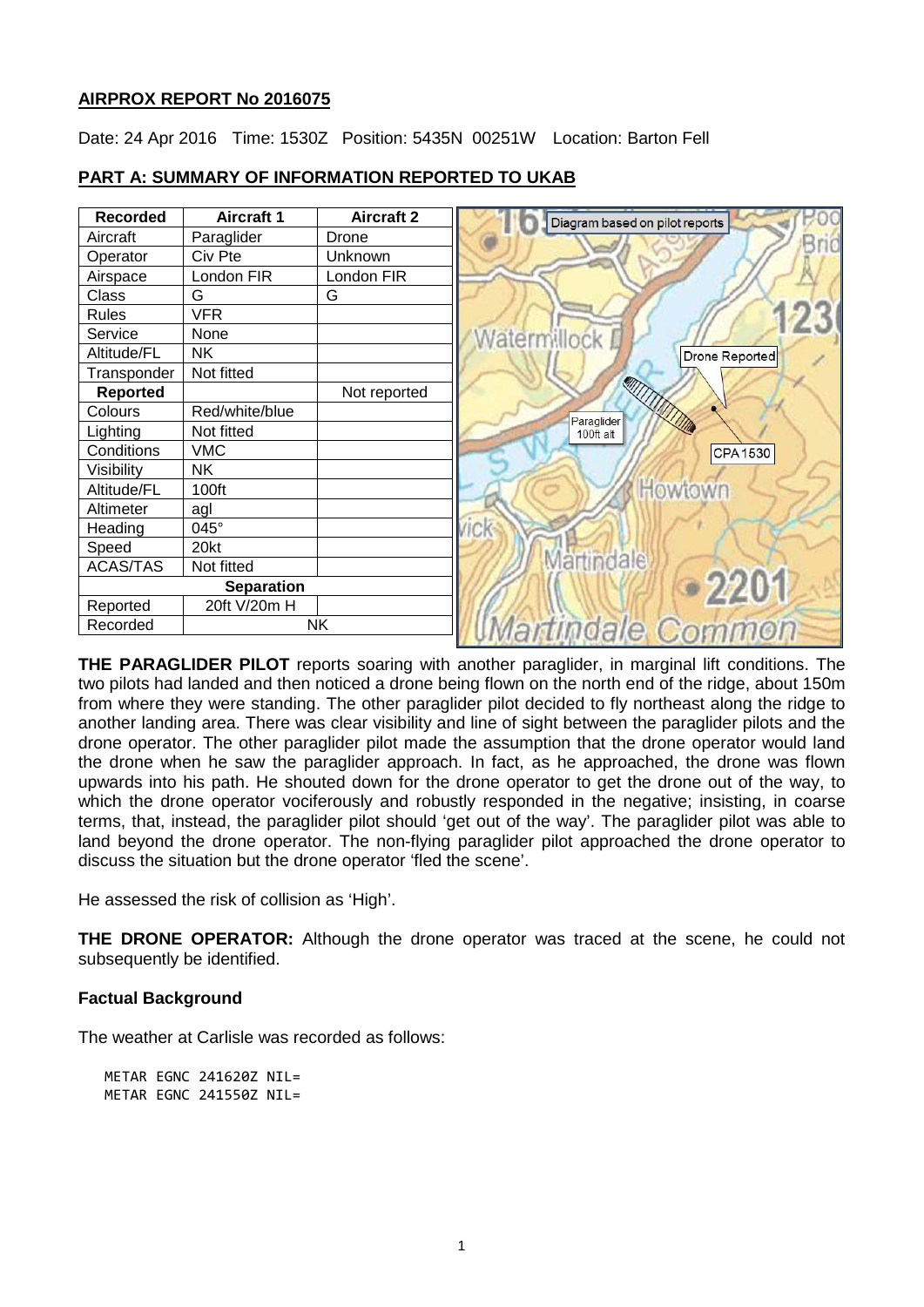### **Analysis and Investigation**

### **UKAB Secretariat**

The Air Navigation Order 2009 (as amended), Article  $138^1$  $138^1$  states:

'A person must not recklessly or negligently cause or permit an aircraft to endanger any person or property.'

Article 166, paragraphs 2, 3 and 4 state:

'(2) The person in charge of a small unmanned aircraft may only fly the aircraft if reasonably satisfied that the flight can safely be made.

(3) The person in charge of a small unmanned aircraft must maintain direct, unaided visual contact with the aircraft sufficient to monitor its flight path in relation to other aircraft, persons, vehicles, vessels and structures for the purpose of avoiding collisions.'

(4) The person in charge of a small unmanned aircraft which has a mass of more than 7kg excluding its fuel but including any articles or equipment installed in or attached to the aircraft at the commencement of its flight, must not fly the aircraft

(a) in Class A, C, D or E airspace unless the permission of the appropriate air traffic control unit has been obtained;

(b) within an aerodrome traffic zone …; or

(c) at a height of more than 400 feet above the surface unless it is flying in airspace described in sub-paragraph (a) or (b) and in accordance with the requirements for that airspace.'

A CAA web site<sup>[2](#page-1-1)</sup> provides information and quidance associated with the operation of Unmanned Aircraft Systems (UASs) and Unmanned Aerial Vehicles (UAVs).

Additionally, the CAA has published a UAV Safety Notice<sup>[3](#page-1-2)</sup> which states the responsibilities for flying unmanned aircraft. This includes:

'You are responsible for avoiding collisions with other people or objects - including aircraft. Do not fly your unmanned aircraft in any way that could endanger people or property. It is illegal to fly your unmanned aircraft over a congested area (streets, towns and cities). …, stay well clear of airports and airfields'.

#### **Summary**

An Airprox was reported when a paraglider and a drone flew into proximity at 1530 on Sunday  $24<sup>th</sup>$ April 2016. The paraglider pilot was operating under VFR in VMC, not in receipt of an Air Traffic Service. The drone operator could not be traced.

# **PART B: SUMMARY OF THE BOARD'S DISCUSSIONS**

Information available consisted of a report from one of the paraglider pilots.

Members quickly agreed that although the paraglider pilot and the drone operator were equally responsible for not recklessly or negligently causing or permitting an aircraft to endanger any person or property, it was for the drone operator, with his powered aircraft, to give way to the landing paraglider. The drone operator clearly had many more options to manoeuvre his powered drone clear of the paraglider and its pilot than did the landing paraglider pilot who would be constrained by the performance limitations of his unpowered canopy. Members commented that it was disappointing that the drone operator saw fit to challenge the paraglider pilot at a critical stage of flight, and they recalled previous similar Airprox encounters where a lack of courtesy and consideration had resulted

<span id="page-1-0"></span> $1$  Article 253 of the ANO details which Articles apply to small unmanned aircraft. Article 255 defines 'small unmanned aircraft'. The ANO is available to view at [http://www.legislation.gov.uk.](http://www.legislation.gov.uk/)<sup>2</sup> www.caa.co.uk/uas 3 CAP 1202

<span id="page-1-1"></span>

<span id="page-1-2"></span>